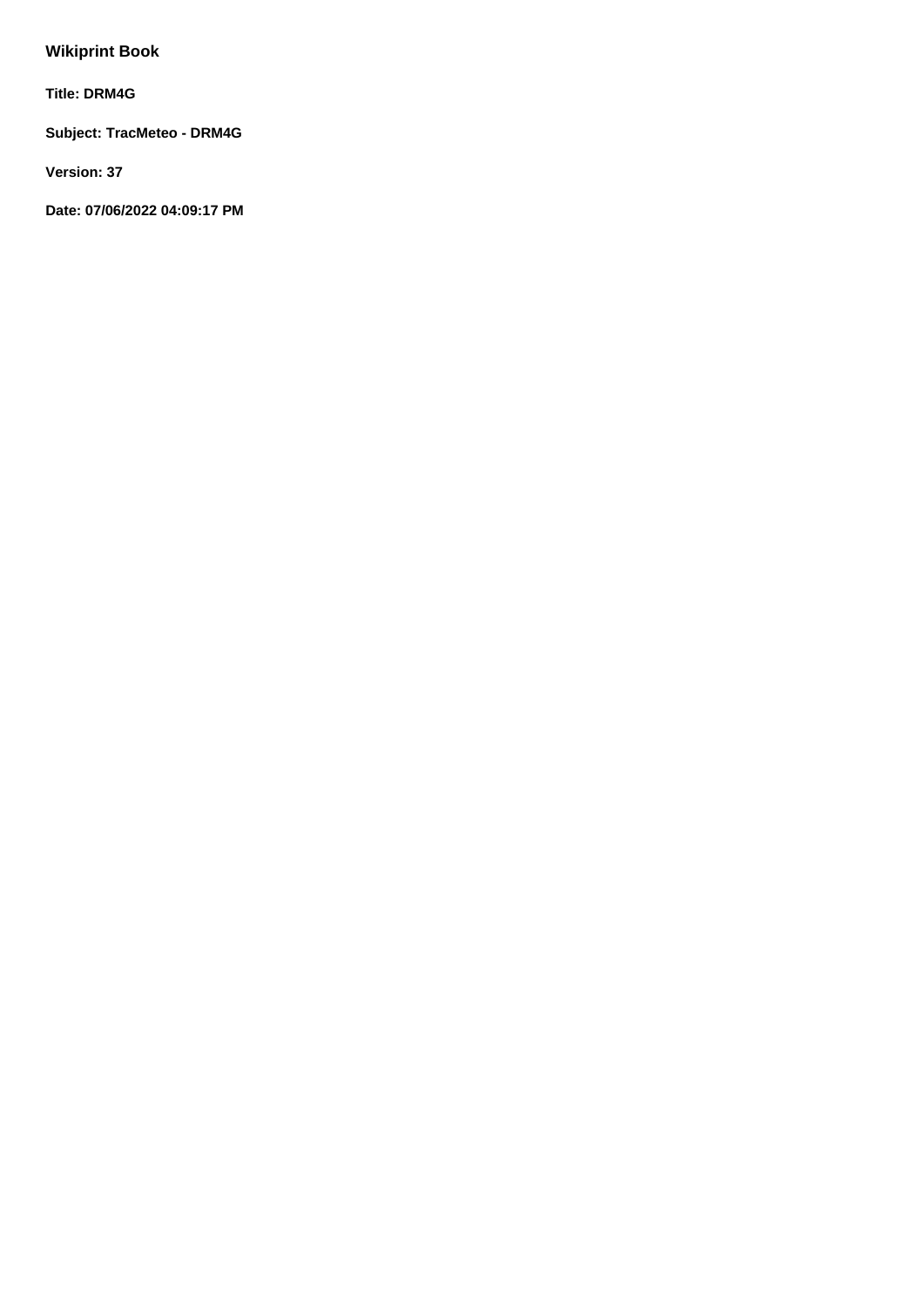## **Table of Contents**

| DRM4G                         |   |
|-------------------------------|---|
| About DRM4G                   |   |
| Why DRM4G?                    |   |
| What is DRM4G's architecture? |   |
| New releases                  |   |
| Forthcoming features          |   |
| Releases                      |   |
| Getting started               | 4 |
| Examples of usage             |   |
| DRM4G CLI                     | 4 |
| Python API                    |   |
| Tutorial                      |   |
| <b>FAQ</b>                    | c |
|                               |   |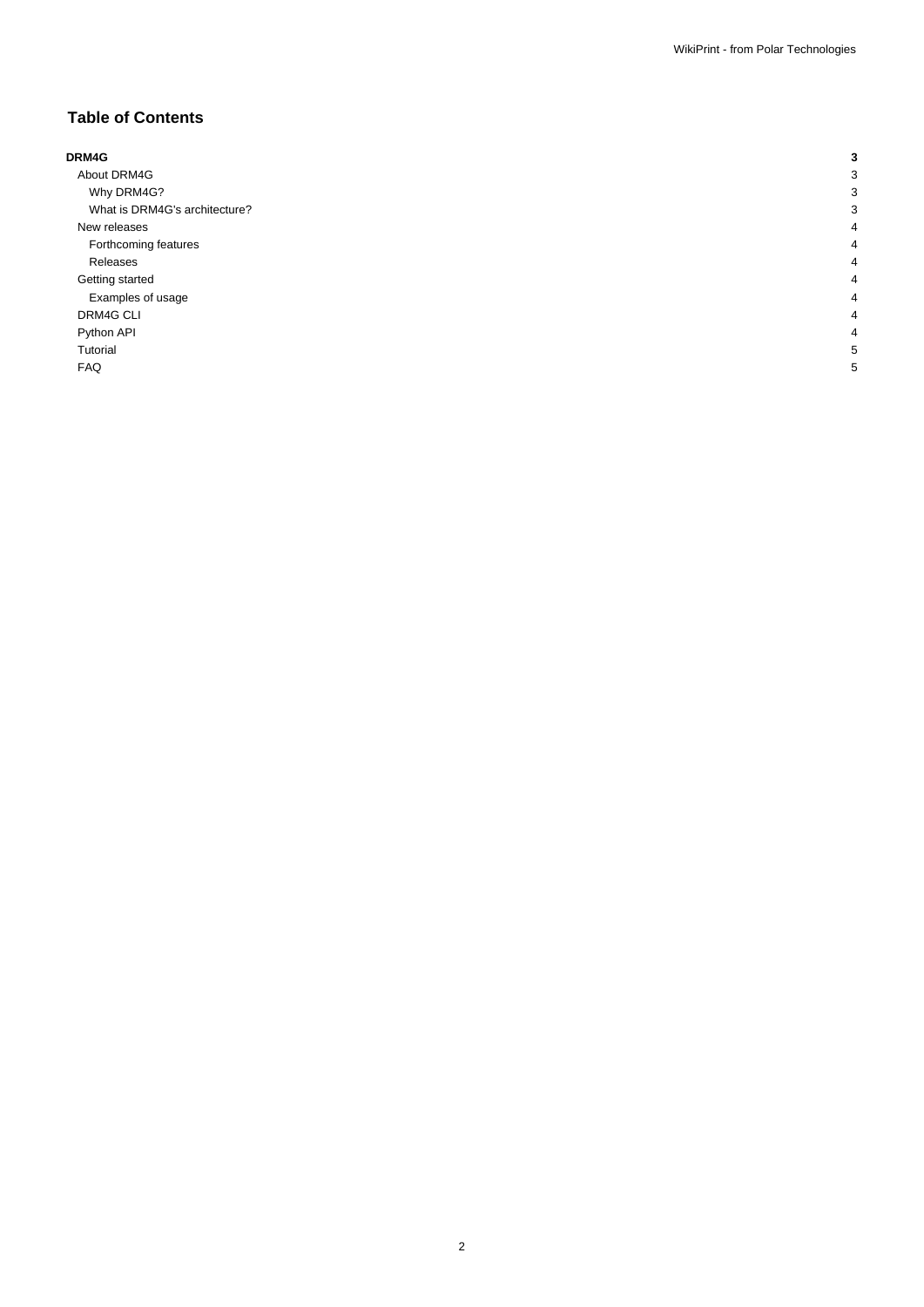## **DRM4G**

### **About DRM4G**

**DRM4G** is an open platform, based on [?GridWay](http://www.gridway.org/doku.php?id=start) , to define, submit, and manage computational jobs. DRM4G is a Python (**2.6+**, **3.3+**) implementation that provides a single point of control for computing resources without installing any intermediate middlewares. As a result, a user is able to run the same job on laptops, desktops, workstations, clusters, supercomputers, and any grid.

## **Why DRM4G?**

- **Ready-to-run**: The DRM4G bundle can be unpacked and then ran on any on any Linux OS.
- **Huge amount of jobs**: DRM4G is able to manage around ~200,000 jobs at the same time.
- **Different identities on different resources**: DRM4G handles different user accounts on various resources through a single interface.
- **One command**: In order to make easier to use DRM4G, there is only one command available, which is drm4g.

#### **What is DRM4G's architecture?**



Infrastructure layer consists of the following components :

• **DRM4G CLI** offers users commands to submit, cancel, and monitor jobs and configure resources.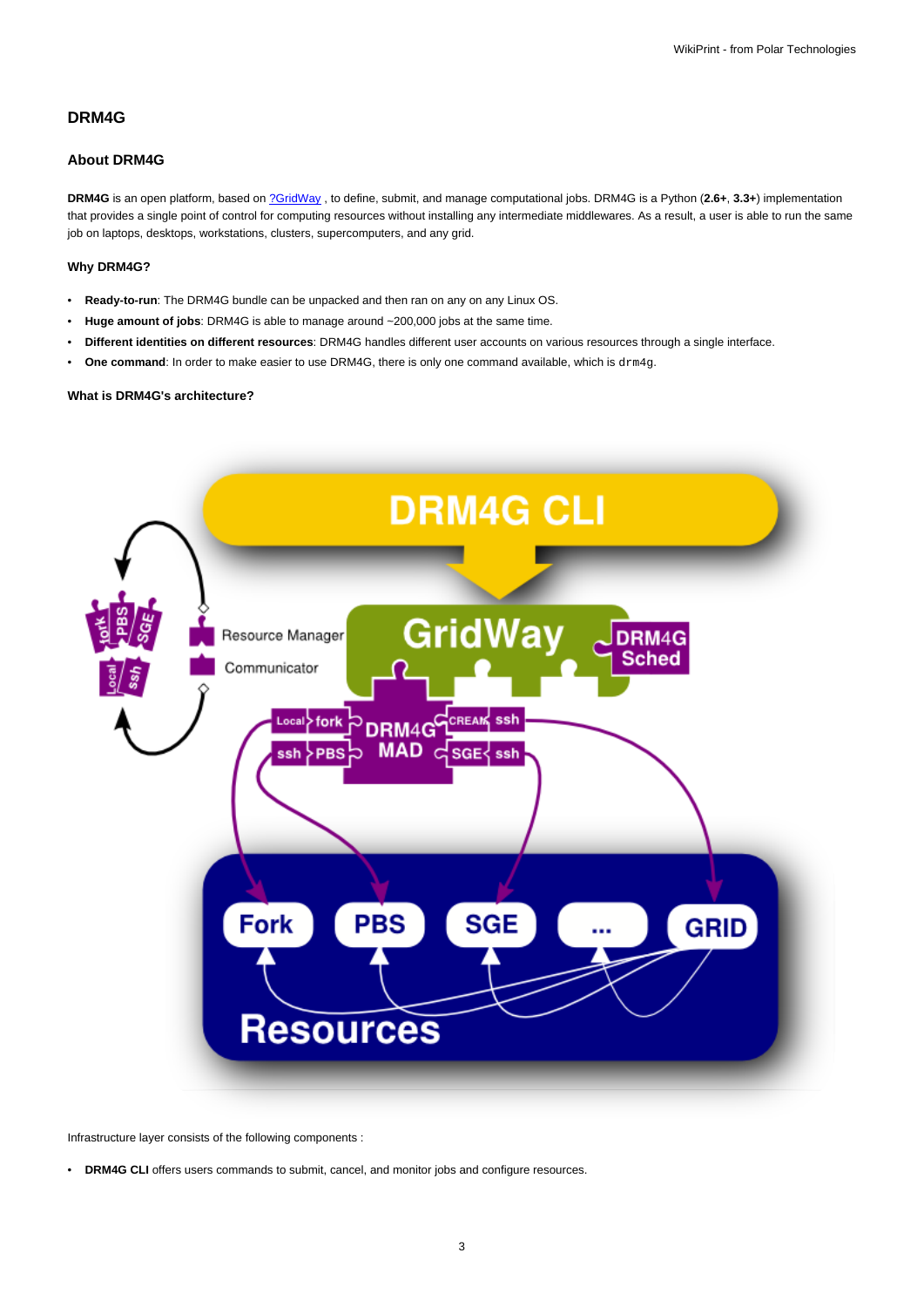- **GridWay core** is in charge of job execution and resource brokering. DRM4G takes the most of GridWay by using its core.
	- **DRM4G Middleware Access Driver (MAD)** gives access to computing resources. In order to do that, there are two kind of components:

• Resource Manager is responsible for collecting resource information.

- Communicator provides the authentication type to access them.
- **DRM4G Sched** is responsible for scheduling jobs.

### **New releases**

#### **Forthcoming features**

- Integration of EGI Federated Cloud
	- Management of VOs (Virtual Organizations) milestone: DRM4G-2.6.0
- Integration of AWS (Amazon Web Services) milestone: AWS

#### **Releases**

| New DRM4G Release 2.5.1 | $. \ \ 2016 - 11 - 04 \ \ .$ |  |
|-------------------------|------------------------------|--|
| DRM4G Release 2.5.0     | $. \ \ 2016 - 09 - 22 \ \ .$ |  |

[List of all releases](https://meteo.unican.es/trac/wiki/DRM4G/ChangeLog)

#### **Getting started**

#### **[Installation](https://meteo.unican.es/trac/wiki/DRM4G/Installation)**

- [With pip](https://meteo.unican.es/trac/wiki/DRM4G/Installation#Withpip)
- **[Without pip](https://meteo.unican.es/trac/wiki/DRM4G/Installation#Withoutpip)**
- [Optional Environment Variables](https://meteo.unican.es/trac/wiki/DRM4G/Installation#OptionalEnvironmentVariables)
- **[Installing Extras](https://meteo.unican.es/trac/wiki/DRM4G/Installation#InstallingExtras)**

**[Resource Configuration](https://meteo.unican.es/trac/wiki/DRM4G/ResourceConfiguration)** 

- [Configuration format](https://meteo.unican.es/trac/wiki/DRM4G/ResourceConfiguration#Configurationformat)
- [DEFAULT section](https://meteo.unican.es/trac/wiki/DRM4G/ResourceConfiguration#DEFAULTsection)
- [Resource section](https://meteo.unican.es/trac/wiki/DRM4G/ResourceConfiguration#Resourcesection)
- [Examples](https://meteo.unican.es/trac/wiki/DRM4G/ResourceConfiguration#Examples)

[Job Description](https://meteo.unican.es/trac/wiki/DRM4G/JobDescription)

- [Syntax](https://meteo.unican.es/trac/wiki/DRM4G/JobDescription#Syntax)
- [Template options](https://meteo.unican.es/trac/wiki/DRM4G/JobDescription#Templateoptions)
- [Requirement Expressions](https://meteo.unican.es/trac/wiki/DRM4G/JobDescription#RequirementExpressions)
- [Environment Expressions](https://meteo.unican.es/trac/wiki/DRM4G/JobDescription#EnvironmentExpressions)

#### **Examples of usage**

This section contains examples on how to use the DRM4G CLI.

- [How to configure a TORQUE/PBS resource by using the private/public key without password](https://meteo.unican.es/trac/wiki/DRM4G/ResourceConfiguration/TorquePBSResource)
- [How to configure an EGI ESR VM](https://meteo.unican.es/trac/wiki/DRM4G/ResourceConfiguration/EGIESR)
- [How to configure an EGI FedCloud VM](https://meteo.unican.es/trac/wiki/DRM4G/ResourceConfiguration/EGIFedCloud)
- [How to manage a job from start to end](https://meteo.unican.es/trac/wiki/DRM4G/ManageJob)

## **DRM4G CLI**

drm4g is DRM4G's Command Line Interface (CLI) for administrating both computing resources and jobs.

• [Available Commands](https://meteo.unican.es/trac/wiki/DRM4G/AvailableCommands)

**Python API**